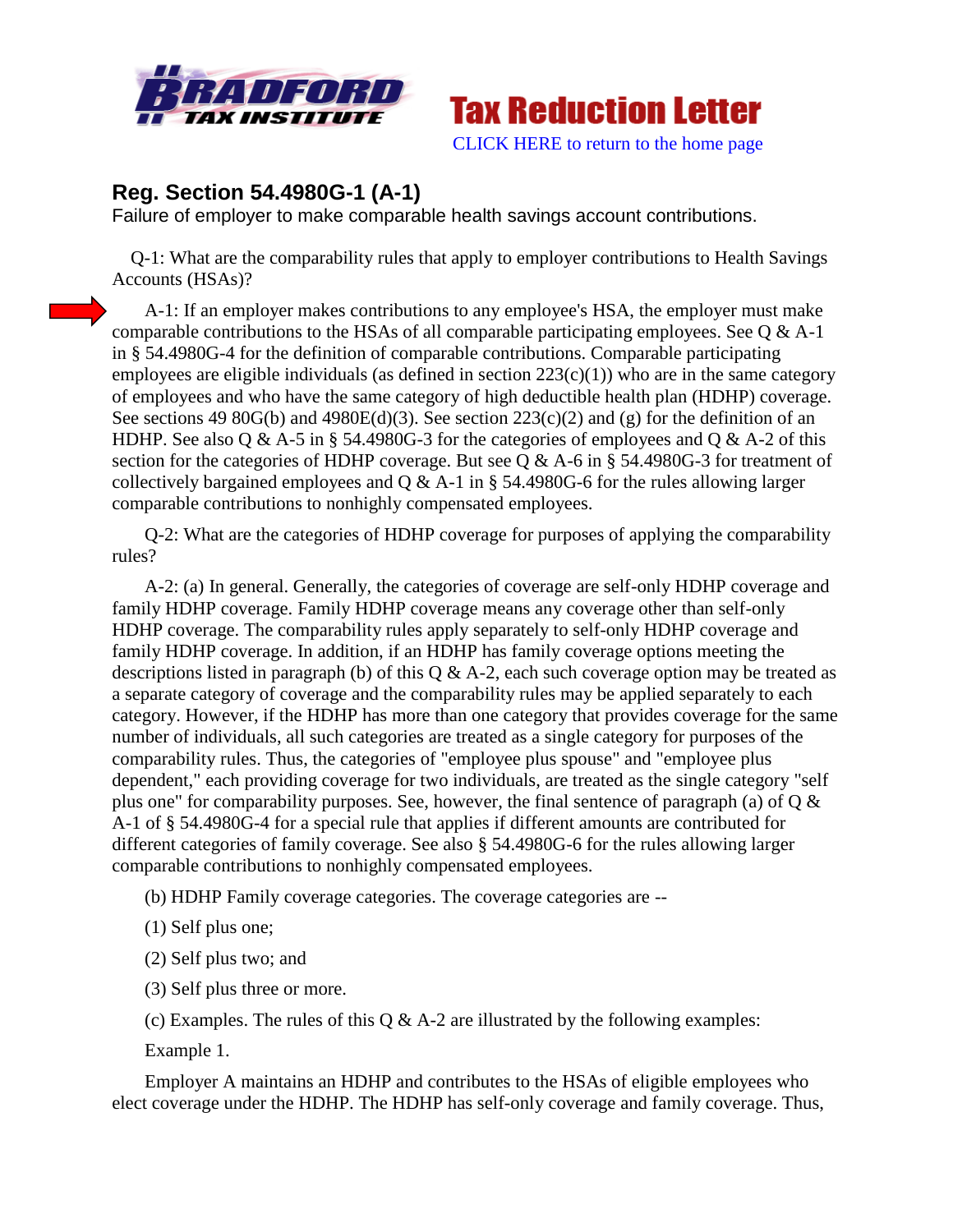the categories of coverage are self-only and family coverage. Employer A contributes \$ 750 to the HSA of each eligible employee with self-only HDHP coverage and \$ 1,000 to the HSA of each eligible employee with family HDHP coverage. Employer A's contributions satisfy the comparability rules.

Example 2.

(i) Employer B maintains an HDHP and contributes to the HSAs of eligible employees who elect coverage under the HDHP. The HDHP has the following coverage options:

(A) Self-only;

(B) Self plus spouse;

(C) Self plus dependent;

(D) Self plus spouse plus one dependent;

(E) Self plus two dependents; and

(F) Self plus spouse and two or more dependents.

(ii) The self plus spouse category and the self plus dependent category constitute the same category of HDHP coverage (self plus one) and Employer B must make the same comparable contributions to the HSAs of all eligible individuals who are in either the self plus spouse category of HDHP coverage or the self plus dependent category of HDHP coverage. Likewise, the self plus spouse plus one dependent category and the self plus two dependents category constitute the same category of HDHP coverage (self plus two) and Employer B must make the same comparable contributions to the HSAs of all eligible individuals who are in either the self plus spouse plus one dependent category of HDHP coverage or the self plus two dependents category of HDHP coverage.

Example 3.

(i) Employer C maintains an HDHP and contributes to the HSAs of eligible employees who elect coverage under the HDHP. The HDHP has the following coverage options:

(A) Self-only;

(B) Self plus one;

(C) Self plus two; and

(D) Self plus three or more.

(ii) Employer C contributes \$ 500 to the HSA of each eligible employee with self-only HDHP coverage, \$ 750 to the HSA of each eligible employee with self plus one HDHP coverage, \$ 900 to the HSA of each eligible employee with self plus two HDHP coverage and \$ 1,000 to the HSA of each eligible employee with self plus three or more HDHP coverage. Employer C's contributions satisfy the comparability rules.

Q-3: What is the testing period for making comparable contributions to employees' HSAs?

A-3: To satisfy the comparability rules, an employer must make comparable contributions for the calendar year to the HSAs of employees who are comparable participating employees. See section 4980G(a). See Q & A-3 and Q & A-4 in § 54.4980G-4 for a discussion of HSA contribution methods.

Q-4: How is the excise tax computed if employer contributions do not satisfy the comparability rules for a calendar year?